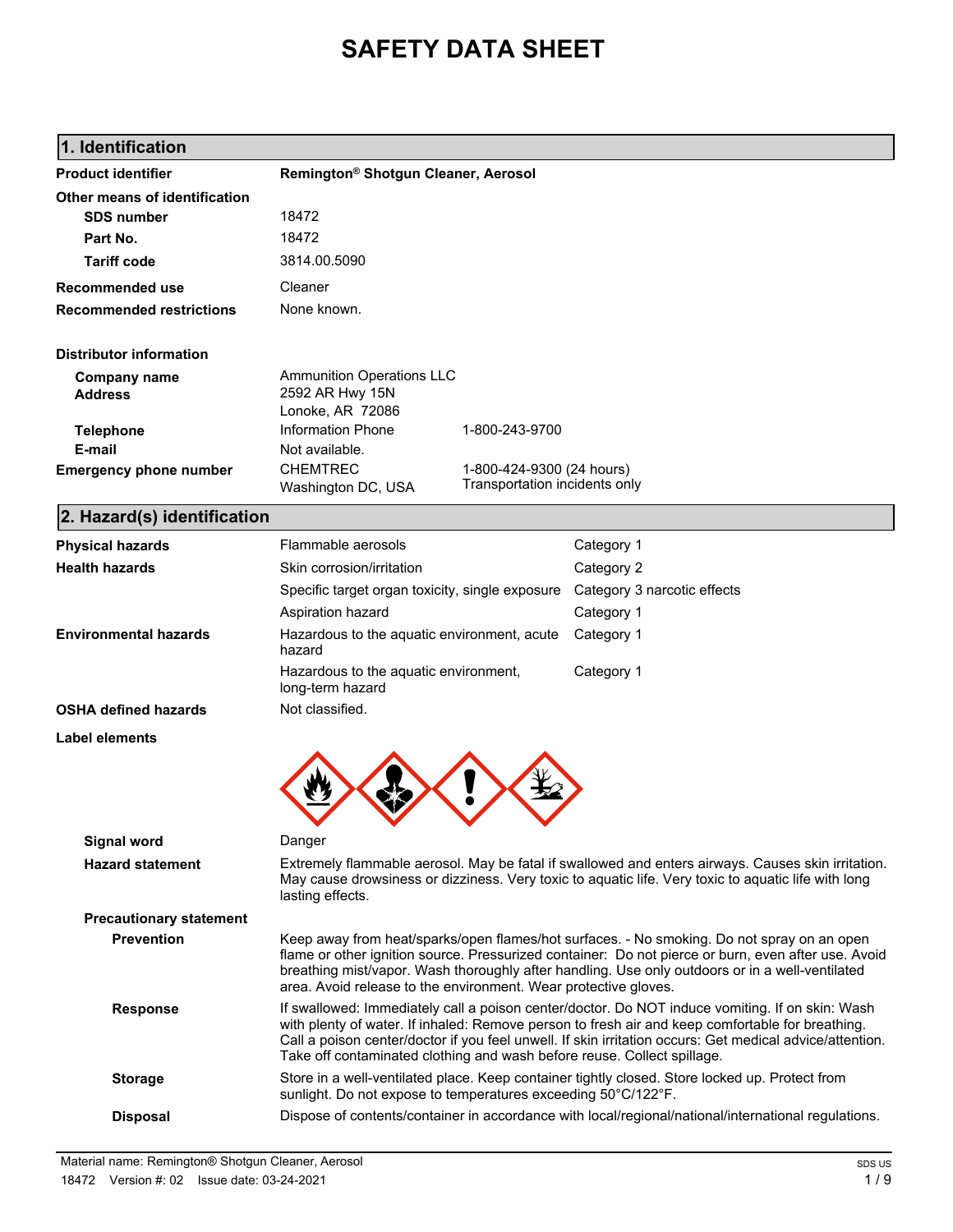**Hazard(s) not otherwise classified (HNOC)**

Static accumulating flammable liquid can become electrostatically charged even in bonded and grounded equipment. Sparks may ignite liquid and vapor. May cause flash fire or explosion.

**Mixtures**

**Supplemental information** NOTE: This product is a consumer product and is labeled in accordance with the US Consumer Product Safety Commission regulations which take precedence over OSHA Hazard Communication labeling. The container label may not include the OSHA label elements listed in this document. Always carefully review the entire SDS and the product label prior to use in the workplace.

# **3. Composition/information on ingredients**

| <b>Chemical name</b>         | Common name and synonyms | <b>CAS number</b> | %          |  |
|------------------------------|--------------------------|-------------------|------------|--|
| Heptanes (cyclic and linear) |                          | 426260-76-6       | $80 - 90$  |  |
| 1.1-difluoroethane           |                          | 75-37-6           | $10 - 520$ |  |
|                              |                          |                   |            |  |

\*Designates that a specific chemical identity and/or percentage of composition has been withheld as a trade secret.

| 4. First-aid measures                                                        |                                                                                                                                                                                      |
|------------------------------------------------------------------------------|--------------------------------------------------------------------------------------------------------------------------------------------------------------------------------------|
| <b>Inhalation</b>                                                            | Remove victim to fresh air and keep at rest in a position comfortable for breathing. Call a poison<br>center or doctor/physician if you feel unwell.                                 |
| <b>Skin contact</b>                                                          | Remove contaminated clothing. Wash with plenty of soap and water. If skin irritation occurs: Get<br>medical advice/attention. Wash contaminated clothing before reuse.               |
| Eye contact                                                                  | Rinse with water. Get medical attention if irritation develops and persists.                                                                                                         |
| Ingestion                                                                    | Call a physician or poison control center immediately. Rinse mouth. Do not induce vomiting. If<br>vomiting occurs, keep head low so that stomach content doesn't get into the lungs. |
| <b>Most important</b><br>symptoms/effects, acute and<br>delayed              | Aspiration may cause pulmonary edema and pneumonitis. May cause drowsiness and dizziness.<br>Headache. Nausea, vomiting. Skin irritation. May cause redness and pain.                |
| Indication of immediate<br>medical attention and special<br>treatment needed | Provide general supportive measures and treat symptomatically. Keep victim under observation.<br>Symptoms may be delayed.                                                            |
| <b>General information</b>                                                   | Ensure that medical personnel are aware of the material(s) involved, and take precautions to<br>protect themselves.                                                                  |

## **5. Fire-fighting measures**

| Suitable extinguishing media                                     | Water fog. Foam. Dry chemical powder, carbon dioxide, sand or earth may be used for small fires<br>only.                                                                                                                                                                                                                                                                                                                                                                                                                                                                                                                                                                                                                 |
|------------------------------------------------------------------|--------------------------------------------------------------------------------------------------------------------------------------------------------------------------------------------------------------------------------------------------------------------------------------------------------------------------------------------------------------------------------------------------------------------------------------------------------------------------------------------------------------------------------------------------------------------------------------------------------------------------------------------------------------------------------------------------------------------------|
| Unsuitable extinguishing<br>media                                | Do not use water jet as an extinguisher, as this will spread the fire.                                                                                                                                                                                                                                                                                                                                                                                                                                                                                                                                                                                                                                                   |
| Specific hazards arising from<br>the chemical                    | Contents under pressure. Pressurized container may explode when exposed to heat or flame. This<br>product is a poor conductor of electricity and can become electrostatically charged. If sufficient<br>charge is accumulated, ignition of flammable mixtures can occur. To reduce potential for static<br>discharge, use proper bonding and grounding procedures. This liquid may accumulate static<br>electricity when filling properly grounded containers. Static electricity accumulation may be<br>significantly increased by the presence of small quantities of water or other contaminants. Material<br>will float and may ignite on surface of water. During fire, gases hazardous to health may be<br>formed. |
| Special protective equipment<br>and precautions for firefighters | Firefighters must use standard protective equipment including flame retardant coat, helmet with<br>face shield, gloves, rubber boots, and in enclosed spaces, SCBA.                                                                                                                                                                                                                                                                                                                                                                                                                                                                                                                                                      |
| <b>Fire fighting</b><br>equipment/instructions                   | Move containers from fire area if you can do so without risk. Containers should be cooled with<br>water to prevent vapor pressure build up. For massive fire in cargo area, use unmanned hose<br>holder or monitor nozzles, if possible. If not, withdraw and let fire burn out.                                                                                                                                                                                                                                                                                                                                                                                                                                         |
| <b>Specific methods</b>                                          | Use standard firefighting procedures and consider the hazards of other involved materials. Move<br>containers from fire area if you can do so without risk. In the event of fire and/or explosion do not<br>breathe fumes.                                                                                                                                                                                                                                                                                                                                                                                                                                                                                               |
| <b>General fire hazards</b>                                      | Extremely flammable aerosol.                                                                                                                                                                                                                                                                                                                                                                                                                                                                                                                                                                                                                                                                                             |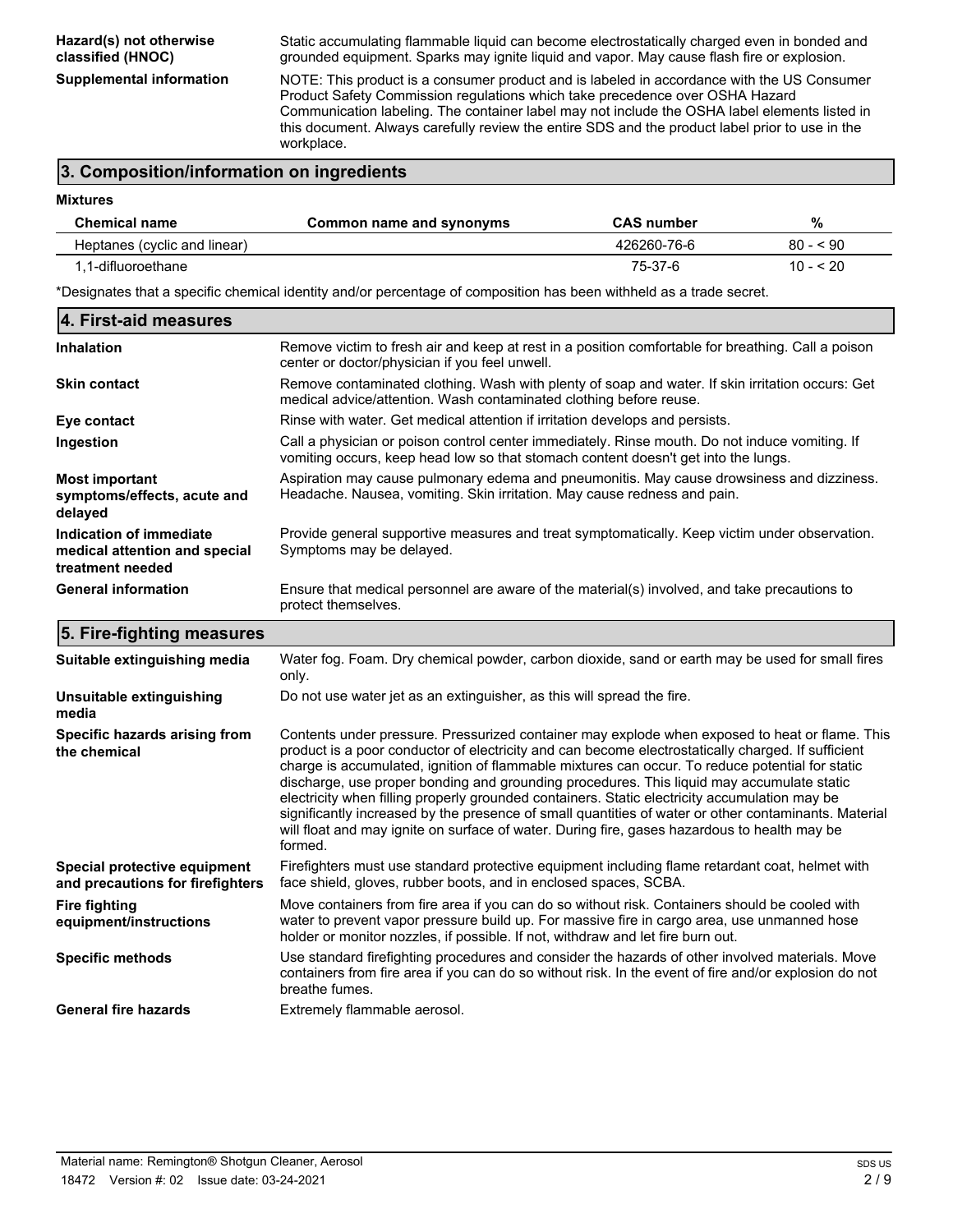# **6. Accidental release measures**

| <b>Personal precautions,</b><br>protective equipment and<br>emergency procedures | Keep unnecessary personnel away. Keep people away from and upwind of spill/leak. Remove all<br>possible sources of ignition in the surrounding area. Wear appropriate protective equipment and<br>clothing during clean-up. Avoid breathing mist/vapor. Do not touch damaged containers or spilled<br>material unless wearing appropriate protective clothing. Ventilate closed spaces before entering<br>them. Use appropriate containment to avoid environmental contamination. Transfer by mechanical<br>means such as vacuum truck to a salvage tank or other suitable container for recovery or safe<br>disposal. Local authorities should be advised if significant spillages cannot be contained. For<br>personal protection, see section 8 of the SDS. |
|----------------------------------------------------------------------------------|----------------------------------------------------------------------------------------------------------------------------------------------------------------------------------------------------------------------------------------------------------------------------------------------------------------------------------------------------------------------------------------------------------------------------------------------------------------------------------------------------------------------------------------------------------------------------------------------------------------------------------------------------------------------------------------------------------------------------------------------------------------|
| <b>Methods and materials for</b><br>containment and cleaning up                  | Refer to attached safety data sheets and/or instructions for use. Stop leak if you can do so without<br>risk. Move the cylinder to a safe and open area if the leak is irreparable. Eliminate all ignition<br>sources (no smoking, flares, sparks, or flames in immediate area). Keep combustibles (wood,<br>paper, oil, etc.) away from spilled material. Prevent entry into waterways, sewer, basements or<br>confined areas. Absorb in vermiculite, dry sand or earth and place into containers. Following<br>product recovery, flush area with water.                                                                                                                                                                                                      |
|                                                                                  | Small Spills: Wipe up with absorbent material (e.g. cloth, fleece). Clean surface thoroughly to<br>remove residual contamination. For waste disposal, see section 13 of the SDS.                                                                                                                                                                                                                                                                                                                                                                                                                                                                                                                                                                               |
| <b>Environmental precautions</b>                                                 | Avoid release to the environment. Inform appropriate managerial or supervisory personnel of all<br>environmental releases. Prevent further leakage or spillage if safe to do so. Avoid discharge into<br>drains, water courses or onto the ground. Use appropriate containment to avoid environmental<br>contamination.                                                                                                                                                                                                                                                                                                                                                                                                                                        |

# **7. Handling and storage**

| <b>Precautions for safe handling</b>                            | Minimize fire risks from flammable and combustible materials (including combustible dust and<br>static accumulating liquids) or dangerous reactions with incompatible materials. Handling<br>operations that can promote accumulation of static charges include but are not limited to: mixing,<br>filtering, pumping at high flow rates, splash filling, creating mists or sprays, tank and container<br>filling, tank cleaning, sampling, gauging, switch loading, vacuum truck operations. Pressurized<br>container: Do not pierce or burn, even after use. Do not use if spray button is missing or defective.<br>Do not spray on a naked flame or any other incandescent material. Do not smoke while using or<br>until sprayed surface is thoroughly dry. Do not cut, weld, solder, drill, grind, or expose containers to<br>heat, flame, sparks, or other sources of ignition. All equipment used when handling the product<br>must be grounded. Do not re-use empty containers. Avoid contact with eyes, skin, and clothing.<br>Avoid prolonged exposure. Use only in well-ventilated areas. Wear appropriate personal protective<br>equipment. Wash hands thoroughly after handling. Avoid release to the environment. Observe<br>good industrial hygiene practices. |  |  |
|-----------------------------------------------------------------|-------------------------------------------------------------------------------------------------------------------------------------------------------------------------------------------------------------------------------------------------------------------------------------------------------------------------------------------------------------------------------------------------------------------------------------------------------------------------------------------------------------------------------------------------------------------------------------------------------------------------------------------------------------------------------------------------------------------------------------------------------------------------------------------------------------------------------------------------------------------------------------------------------------------------------------------------------------------------------------------------------------------------------------------------------------------------------------------------------------------------------------------------------------------------------------------------------------------------------------------------------------------------------|--|--|
|                                                                 | For additional information on equipment bonding and grounding, refer to the Canadian Electrical<br>Code in Canada, (CSA C22.1), or the American Petroleum Institute (API) Recommended Practice<br>2003, "Protection Against Ignitions Arising out of Static, Lightning, and Stray Currents" or National<br>Fire Protection Association (NFPA) 77, "Recommended Practice on Static Electricity" or National<br>Fire Protection Association (NFPA) 70, "National Electrical Code".                                                                                                                                                                                                                                                                                                                                                                                                                                                                                                                                                                                                                                                                                                                                                                                              |  |  |
| Conditions for safe storage,<br>including any incompatibilities | Level 3 Aerosol.                                                                                                                                                                                                                                                                                                                                                                                                                                                                                                                                                                                                                                                                                                                                                                                                                                                                                                                                                                                                                                                                                                                                                                                                                                                              |  |  |
|                                                                 | Store locked up. Pressurized container. Protect from sunlight and do not expose to temperatures<br>exceeding 50°C/122 °F. Do not puncture, incinerate or crush. Do not handle or store near an open<br>flame, heat or other sources of ignition. This material can accumulate static charge which may<br>cause spark and become an ignition source. Avoid spark promoters. Ground/bond container and<br>equipment. These alone may be insufficient to remove static electricity. Store in tightly closed<br>container. Store away from incompatible materials (see Section 10 of the SDS).                                                                                                                                                                                                                                                                                                                                                                                                                                                                                                                                                                                                                                                                                    |  |  |

# **8. Exposure controls/personal protection**

#### **Occupational exposure limits**

The following constituents are the only constituents of the product which have a PEL, TLV or other recommended exposure limit. At this time, the other constituents have no known exposure limits.

| US. Workplace Environmental Exposure Level (WEEL) Guides |                                                            |            |  |
|----------------------------------------------------------|------------------------------------------------------------|------------|--|
| <b>Components</b>                                        | Tvpe                                                       | Value      |  |
| 1,1-difluoroethane (CAS<br>$75-37-6$                     | TWA                                                        | 2700 mg/m3 |  |
|                                                          |                                                            | $1000$ ppm |  |
| Biological limit values                                  | No biological exposure limits noted for the ingredient(s). |            |  |

# Material name: Remington® Shotgun Cleaner, Aerosol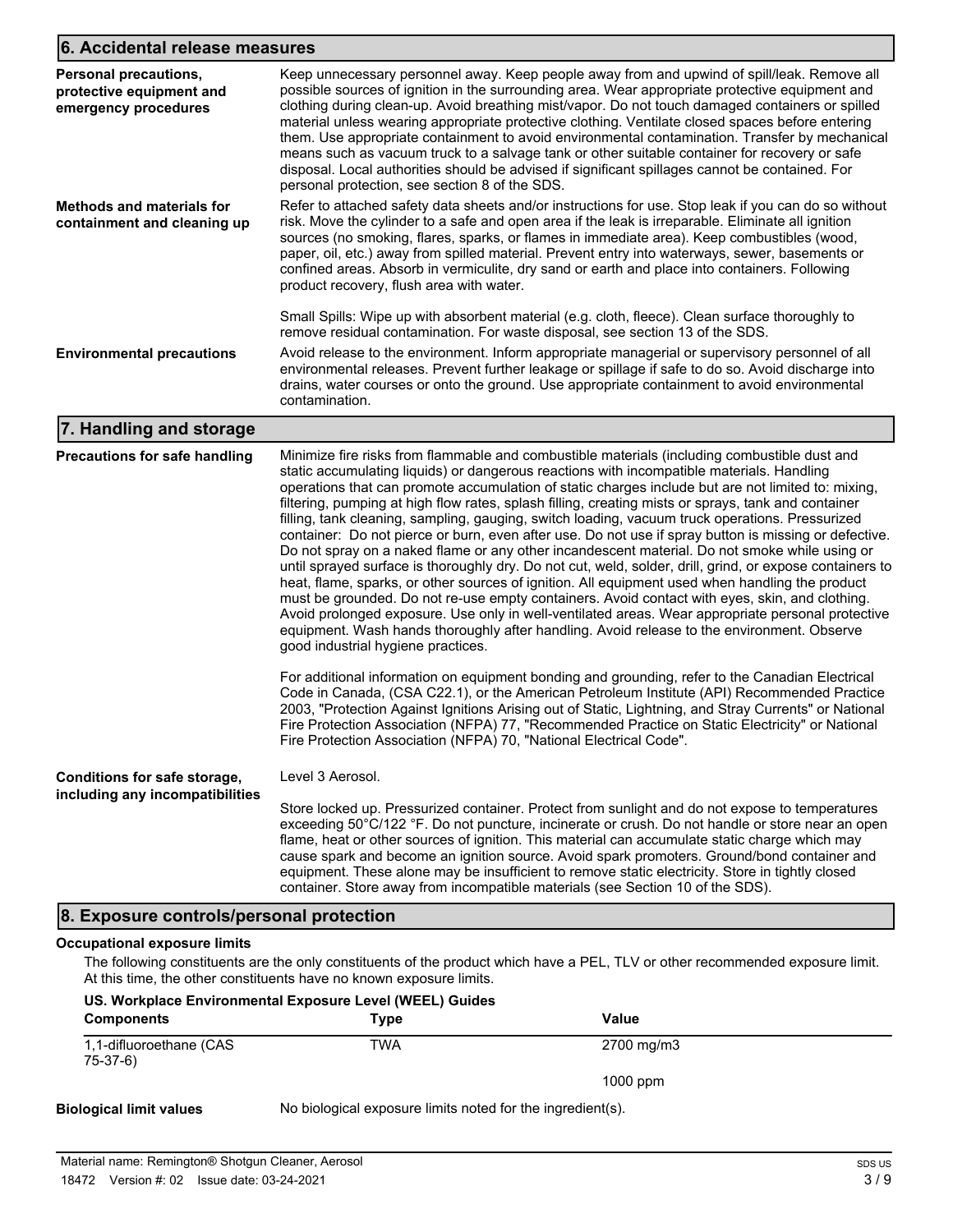| Appropriate engineering<br>controls      | Good general ventilation (typically 10 air changes per hour) should be used. Ventilation rates<br>should be matched to conditions. If applicable, use process enclosures, local exhaust ventilation,<br>or other engineering controls to maintain airborne levels below recommended exposure limits. If<br>exposure limits have not been established, maintain airborne levels to an acceptable level. Provide<br>eyewash station and safety shower. |  |
|------------------------------------------|------------------------------------------------------------------------------------------------------------------------------------------------------------------------------------------------------------------------------------------------------------------------------------------------------------------------------------------------------------------------------------------------------------------------------------------------------|--|
|                                          | Individual protection measures, such as personal protective equipment                                                                                                                                                                                                                                                                                                                                                                                |  |
| <b>Eye/face protection</b>               | Chemical respirator with organic vapor cartridge and full facepiece.                                                                                                                                                                                                                                                                                                                                                                                 |  |
| <b>Skin protection</b>                   |                                                                                                                                                                                                                                                                                                                                                                                                                                                      |  |
| <b>Hand protection</b>                   | Wear appropriate chemical resistant gloves.                                                                                                                                                                                                                                                                                                                                                                                                          |  |
| Other                                    | Wear appropriate chemical resistant clothing.                                                                                                                                                                                                                                                                                                                                                                                                        |  |
| <b>Respiratory protection</b>            | Chemical respirator with organic vapor cartridge and full facepiece. Chemical respirator with<br>organic vapor cartridge and full facepiece if threshold limits are exceeded.                                                                                                                                                                                                                                                                        |  |
| <b>Thermal hazards</b>                   | Wear appropriate thermal protective clothing, when necessary.                                                                                                                                                                                                                                                                                                                                                                                        |  |
| <b>General hygiene</b><br>considerations | When using do not smoke. Always observe good personal hygiene measures, such as washing<br>after handling the material and before eating, drinking, and/or smoking. Routinely wash work<br>clothing and protective equipment to remove contaminants.                                                                                                                                                                                                 |  |

# **9. Physical and chemical properties**

| <b>Appearance</b>                                 | Clear. Liquid                    |
|---------------------------------------------------|----------------------------------|
| <b>Physical state</b>                             | Liquid.                          |
| Form                                              | Aerosol.                         |
| Color                                             | Colorless                        |
| Odor                                              | Slight                           |
| <b>Odor threshold</b>                             | Not available.                   |
| рH                                                | Not available.                   |
| Melting point/freezing point                      | -178.6 °F (-117 °C) estimated    |
| Initial boiling point and boiling<br>range        | 190 °F (87.78 °C)                |
| <b>Flash point</b>                                | 15.0 °F (-9.4 °C) Tag Closed Cup |
| <b>Evaporation rate</b>                           | Not available.                   |
| Flammability (solid, gas)                         | Not applicable.                  |
| Upper/lower flammability or explosive limits      |                                  |
| <b>Flammability limit - lower</b><br>(%)          | Not available.                   |
| <b>Flammability limit - upper</b><br>(%)          | Not available.                   |
| Explosive limit - lower (%)                       | Not available.                   |
| Explosive limit - upper (%)                       | Not available.                   |
| Vapor pressure                                    | 1044.67255 hPa estimated         |
| Vapor density                                     | Not available.                   |
| <b>Relative density</b>                           | Not available.                   |
| Solubility(ies)                                   |                                  |
| Solubility (water)                                | Not available.                   |
| <b>Partition coefficient</b><br>(n-octanol/water) | Not available.                   |
| <b>Auto-ignition temperature</b>                  | Not available.                   |
| <b>Decomposition temperature</b>                  | Not available.                   |
| <b>Viscosity</b>                                  | Not available.                   |
| <b>Other information</b>                          |                                  |
| <b>Density</b>                                    | 7.594 lbs/gal estimated          |
| <b>Explosive properties</b>                       | Not explosive.                   |
| <b>Flammability class</b>                         | Flammable IB estimated           |
| <b>Heat of combustion</b>                         | 35.8 kJ/g estimated              |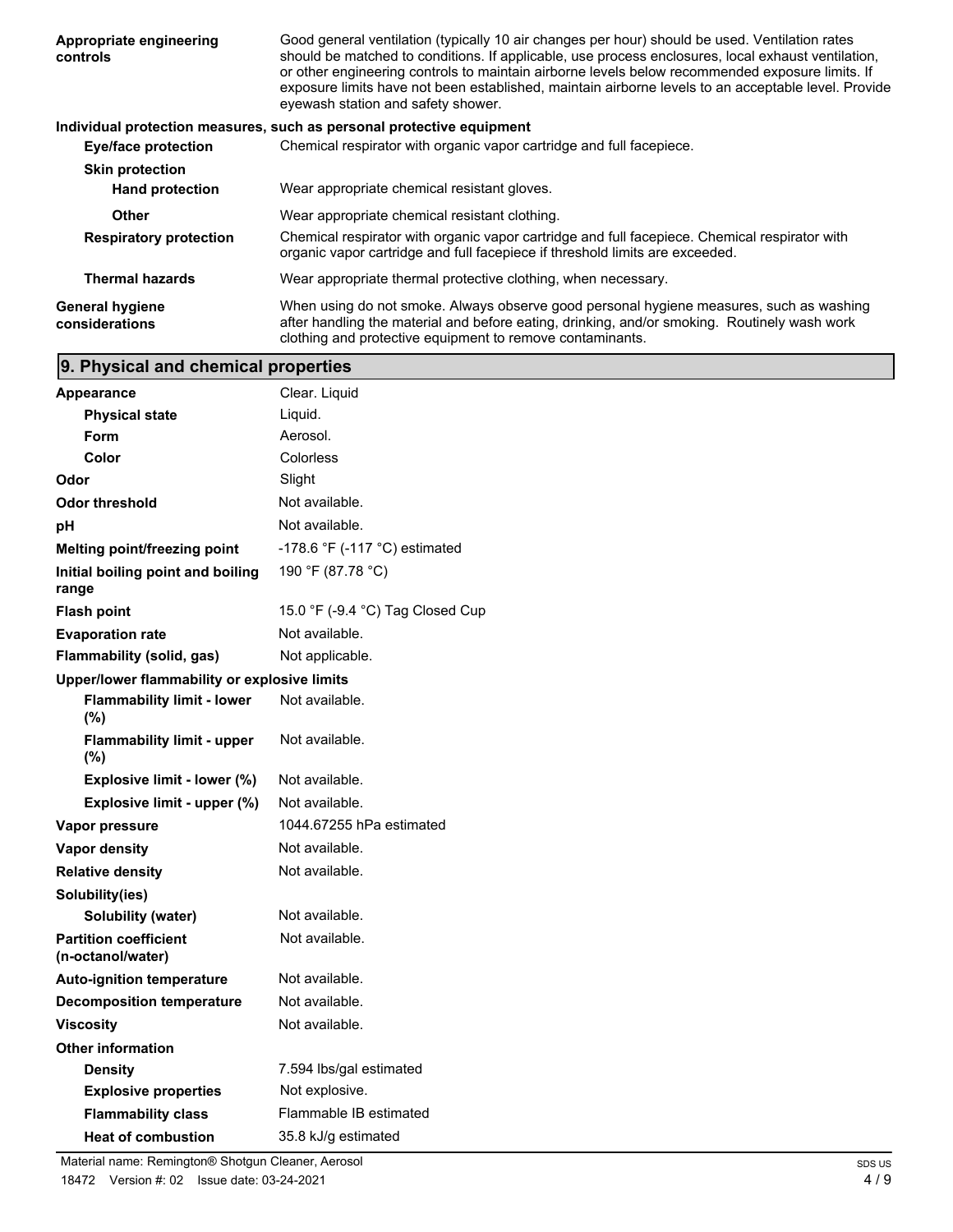| Heat of combustion (NFPA 35.8 kJ/g estimated<br>30B) |                                    |
|------------------------------------------------------|------------------------------------|
| <b>Kinematic viscosity</b>                           | $0.83 \text{ cSt } @100 \text{°F}$ |
| <b>Oxidizing properties</b>                          | Not oxidizing.                     |
| <b>Percent volatile</b>                              | 85 % estimated                     |
| <b>Specific gravity</b>                              | 0.83                               |
| voc                                                  | 100 % $w/w$                        |

# **10. Stability and reactivity**

| <b>Reactivity</b>                            | The product is stable and non-reactive under normal conditions of use, storage and transport.                                                                            |
|----------------------------------------------|--------------------------------------------------------------------------------------------------------------------------------------------------------------------------|
| <b>Chemical stability</b>                    | Material is stable under normal conditions.                                                                                                                              |
| <b>Possibility of hazardous</b><br>reactions | No dangerous reaction known under conditions of normal use.                                                                                                              |
| <b>Conditions to avoid</b>                   | Keep away from heat, hot surfaces, sparks, open flames and other ignition sources. Avoid<br>temperatures exceeding the flash point. Contact with incompatible materials. |
| Incompatible materials                       | Strong oxidizing agents.                                                                                                                                                 |
| <b>Hazardous decomposition</b><br>products   | No hazardous decomposition products are known.                                                                                                                           |

# **11. Toxicological information**

# **Information on likely routes of exposure**

| Inhalation                                                                         | May cause drowsiness and dizziness. Headache. Nausea, vomiting. Prolonged inhalation may be<br>harmful.                                                               |
|------------------------------------------------------------------------------------|-----------------------------------------------------------------------------------------------------------------------------------------------------------------------|
| <b>Skin contact</b>                                                                | Causes skin irritation.                                                                                                                                               |
| Eye contact                                                                        | Direct contact with eyes may cause temporary irritation.                                                                                                              |
| Ingestion                                                                          | Droplets of the product aspirated into the lungs through ingestion or vomiting may cause a serious<br>chemical pneumonia.                                             |
| Symptoms related to the<br>physical, chemical and<br>toxicological characteristics | Aspiration may cause pulmonary edema and pneumonitis. May cause drowsiness and dizziness.<br>Headache. Nausea, vomiting. Skin irritation. May cause redness and pain. |
| Information on toxicological effects                                               |                                                                                                                                                                       |
| <b>Acute toxicity</b>                                                              | May be fatal if swallowed and enters airways.                                                                                                                         |
| Skin corrosion/irritation                                                          | Causes skin irritation.                                                                                                                                               |
| Serious eye damage/eye<br>irritation                                               | Direct contact with eyes may cause temporary irritation.                                                                                                              |
| Respiratory or skin sensitization                                                  |                                                                                                                                                                       |
| <b>Respiratory sensitization</b>                                                   | Not a respiratory sensitizer.                                                                                                                                         |
| <b>Skin sensitization</b>                                                          | This product is not expected to cause skin sensitization.                                                                                                             |
| Germ cell mutagenicity                                                             | No data available to indicate product or any components present at greater than 0.1% are<br>mutagenic or genotoxic.                                                   |
| Carcinogenicity                                                                    | Not classifiable as to carcinogenicity to humans.                                                                                                                     |
|                                                                                    | IARC Monographs. Overall Evaluation of Carcinogenicity                                                                                                                |
| Not listed.<br>Not regulated.<br>Not listed.                                       | OSHA Specifically Regulated Substances (29 CFR 1910.1001-1052)<br>US. National Toxicology Program (NTP) Report on Carcinogens                                         |
| <b>Reproductive toxicity</b>                                                       | This product is not expected to cause reproductive or developmental effects.                                                                                          |
| Specific target organ toxicity -<br>single exposure                                | May cause drowsiness and dizziness.                                                                                                                                   |
| Specific target organ toxicity -<br>repeated exposure                              | Not classified.                                                                                                                                                       |
| <b>Aspiration hazard</b>                                                           | May be fatal if swallowed and enters airways.                                                                                                                         |
| <b>Chronic effects</b>                                                             | Prolonged inhalation may be harmful.                                                                                                                                  |
|                                                                                    |                                                                                                                                                                       |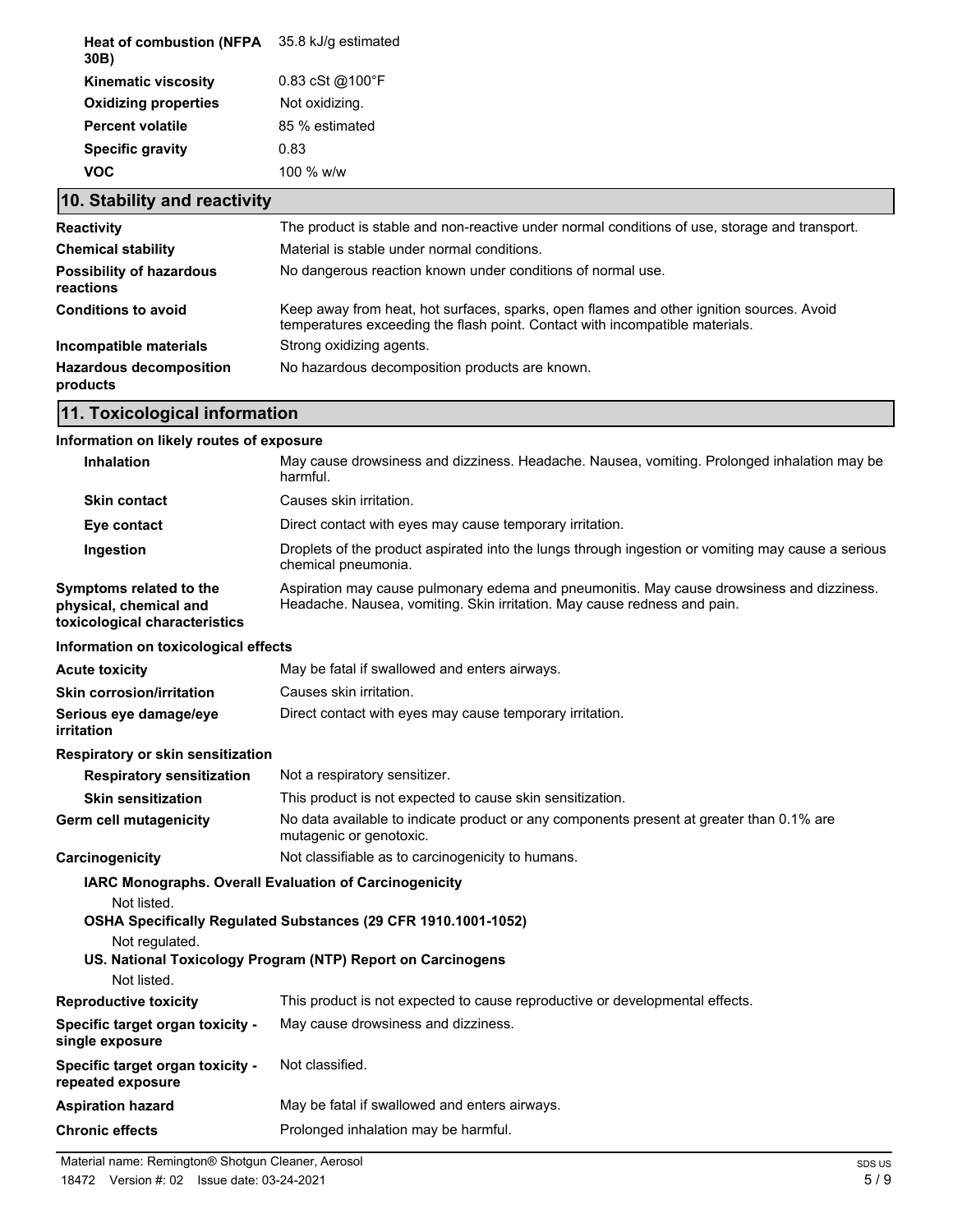| 12. Ecological information                        |                                                                                                         |  |
|---------------------------------------------------|---------------------------------------------------------------------------------------------------------|--|
| <b>Ecotoxicity</b>                                | Very toxic to aquatic life with long lasting effects.                                                   |  |
| Persistence and degradability                     | No data is available on the degradability of any ingredients in the mixture.                            |  |
| <b>Bioaccumulative potential</b>                  |                                                                                                         |  |
| Partition coefficient n-octanol / water (log Kow) |                                                                                                         |  |
| 1,1-difluoroethane                                | 0.75                                                                                                    |  |
| Mobility in soil                                  | No data available.                                                                                      |  |
| Other adverse effects                             | The product contains volatile organic compounds which have a photochemical ozone creation<br>potential. |  |
| 13. Disposal considerations                       |                                                                                                         |  |

| <b>Disposal instructions</b>             | Collect and reclaim or dispose in sealed containers at licensed waste disposal site. Contents<br>under pressure. Do not puncture, incinerate or crush. Incinerate the material under controlled<br>conditions in an approved incinerator. Do not allow this material to drain into sewers/water<br>supplies. Do not contaminate ponds, waterways or ditches with chemical or used container. If<br>discarded, this product is considered a RCRA ignitable waste, D001. Dispose of<br>contents/container in accordance with local/regional/national/international regulations. |
|------------------------------------------|-------------------------------------------------------------------------------------------------------------------------------------------------------------------------------------------------------------------------------------------------------------------------------------------------------------------------------------------------------------------------------------------------------------------------------------------------------------------------------------------------------------------------------------------------------------------------------|
| Local disposal regulations               | Dispose in accordance with all applicable regulations.                                                                                                                                                                                                                                                                                                                                                                                                                                                                                                                        |
| Hazardous waste code                     | D001: Waste Flammable material with a flash point <140 F<br>The waste code should be assigned in discussion between the user, the producer and the waste<br>disposal company.                                                                                                                                                                                                                                                                                                                                                                                                 |
| Waste from residues / unused<br>products | Dispose of in accordance with local regulations. Empty containers or liners may retain some<br>product residues. This material and its container must be disposed of in a safe manner (see:<br>Disposal instructions).                                                                                                                                                                                                                                                                                                                                                        |
| <b>Contaminated packaging</b>            | Since emptied containers may retain product residue, follow label warnings even after container is<br>emptied. Empty containers should be taken to an approved waste handling site for recycling or<br>disposal. Do not re-use empty containers.                                                                                                                                                                                                                                                                                                                              |

# **14. Transport information**

| ٠<br>I<br>w<br>v |
|------------------|
|------------------|

| <b>DOT</b>                        |                                                                                                      |  |
|-----------------------------------|------------------------------------------------------------------------------------------------------|--|
| UN number                         | <b>UN1950</b>                                                                                        |  |
| UN proper shipping name           | Aerosols, flammable, (each not exceeding 1 L capacity), Limited Quantity                             |  |
| <b>Transport hazard class(es)</b> |                                                                                                      |  |
| <b>Class</b>                      | 2.1                                                                                                  |  |
| <b>Subsidiary risk</b>            |                                                                                                      |  |
| Label(s)                          | 2.1                                                                                                  |  |
| <b>Packing group</b>              | Not available.                                                                                       |  |
|                                   | Special precautions for user Read safety instructions, SDS and emergency procedures before handling. |  |
| <b>Special provisions</b>         | N82                                                                                                  |  |
| <b>Packaging exceptions</b>       | 306                                                                                                  |  |
| Packaging non bulk                | None                                                                                                 |  |
| Packaging bulk                    | None                                                                                                 |  |
| <b>IATA</b>                       |                                                                                                      |  |
| <b>UN number</b>                  | <b>UN1950</b>                                                                                        |  |
| UN proper shipping name           | Aerosol, flammable, Limited Quantity                                                                 |  |
| <b>Transport hazard class(es)</b> |                                                                                                      |  |
| <b>Class</b>                      | 2.1                                                                                                  |  |
| <b>Subsidiary risk</b>            |                                                                                                      |  |
| Packing group                     | Not available.                                                                                       |  |
| <b>Environmental hazards</b>      | Yes                                                                                                  |  |
| <b>ERG Code</b>                   | 3H                                                                                                   |  |
|                                   | Special precautions for user Read safety instructions, SDS and emergency procedures before handling. |  |
| Other information                 |                                                                                                      |  |
| Passenger and cargo<br>aircraft   | Allowed with restrictions.                                                                           |  |
| Cargo aircraft only               | Allowed with restrictions.                                                                           |  |
| <b>IMDG</b>                       |                                                                                                      |  |
| <b>UN number</b>                  | <b>UN1950</b>                                                                                        |  |
| UN proper shipping name           | Aerosols, MARINE POLLUTANT (Heptanes), Limited Quantity                                              |  |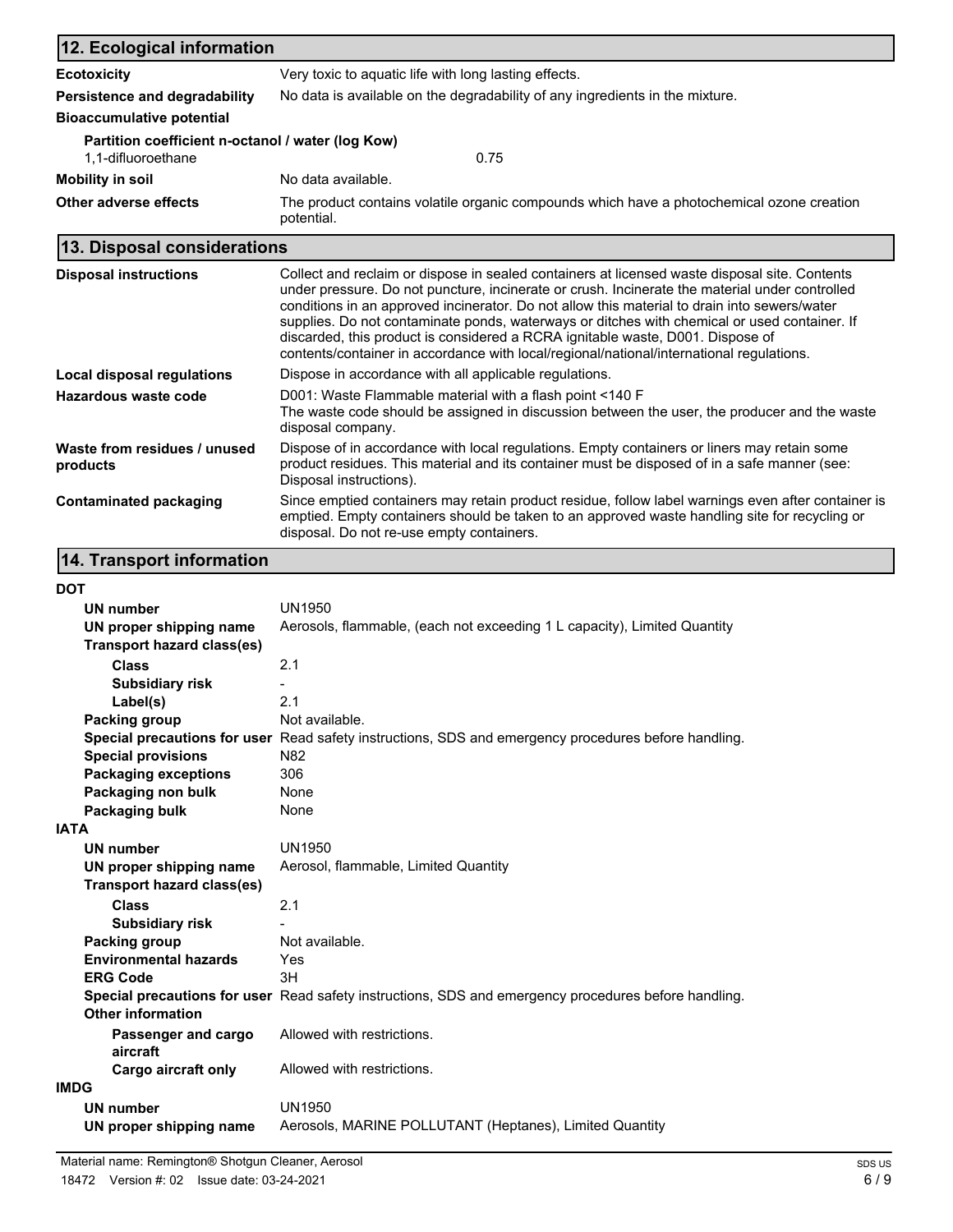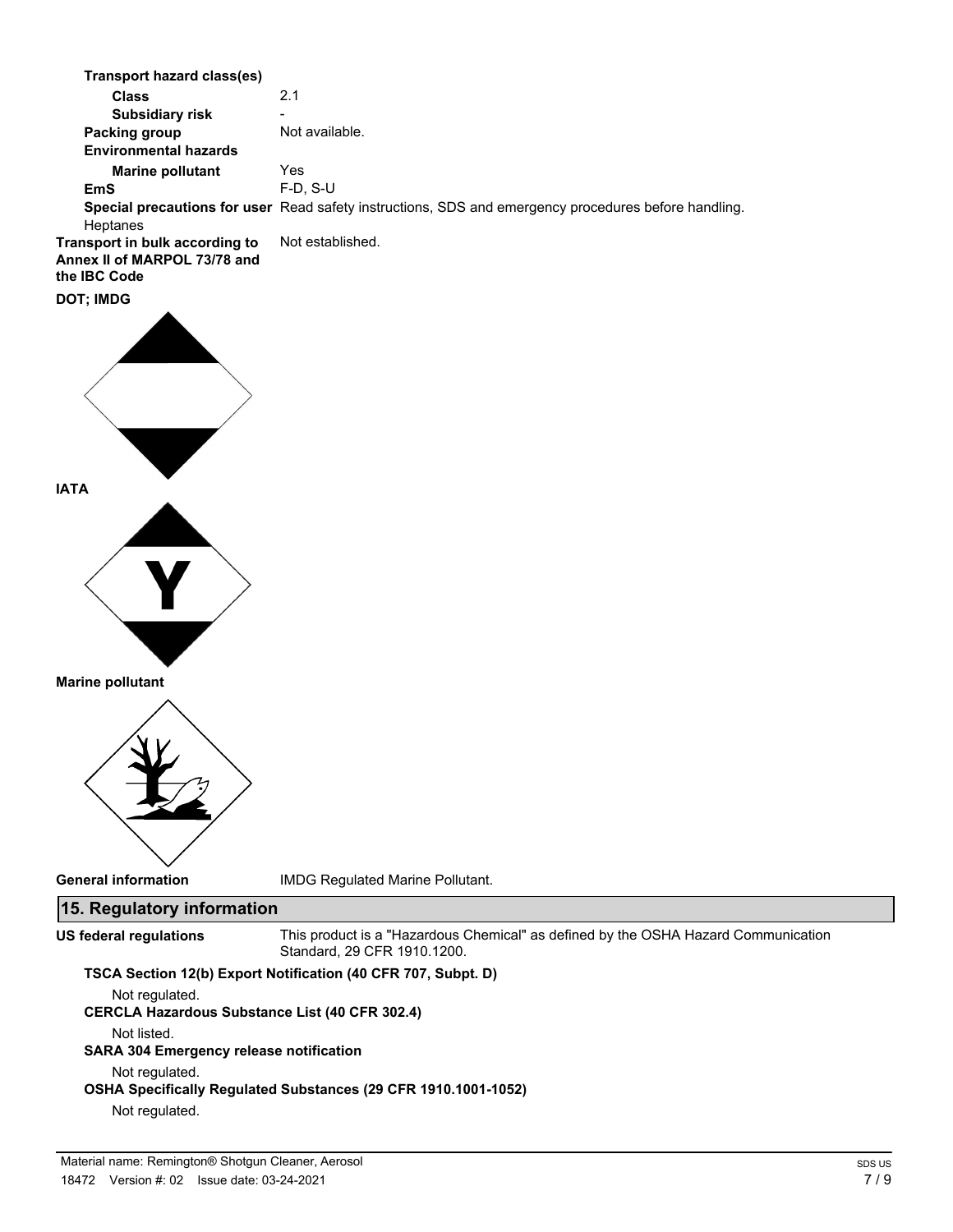## **Superfund Amendments and Reauthorization Act of 1986 (SARA)**

**SARA 302 Extremely hazardous substance**

Not listed.

| SARA 311/312 Hazardous<br>chemical     | Yes                                                                                                                                                                                                            |
|----------------------------------------|----------------------------------------------------------------------------------------------------------------------------------------------------------------------------------------------------------------|
| <b>Classified hazard</b><br>categories | Flammable (gases, aerosols, liquids, or solids)<br>Skin corrosion or irritation<br>Specific target organ toxicity (single or repeated exposure)<br>Aspiration hazard<br>Hazard not otherwise classified (HNOC) |
|                                        |                                                                                                                                                                                                                |

**SARA 313 (TRI reporting)**

Not regulated.

### **Other federal regulations**

#### **Clean Air Act (CAA) Section 112 Hazardous Air Pollutants (HAPs) List**

Not regulated.

#### **Clean Air Act (CAA) Section 112(r) Accidental Release Prevention (40 CFR 68.130)**

1,1-difluoroethane (CAS 75-37-6)

**Safe Drinking Water Act** Not regulated.

**(SDWA)**

### **US state regulations**

### **California Proposition 65**

California Safe Drinking Water and Toxic Enforcement Act of 2016 (Proposition 65): This material is not known to contain any chemicals currently listed as carcinogens or reproductive toxins. For more information go to www.P65Warnings.ca.gov.

#### **International Inventories**

| Country(s) or region        | On inventory (yes/no)*<br><b>Inventory name</b>                                                                                        |     |
|-----------------------------|----------------------------------------------------------------------------------------------------------------------------------------|-----|
| Australia                   | Australian Inventory of Chemical Substances (AICS)                                                                                     | No  |
| Canada                      | Domestic Substances List (DSL)                                                                                                         | Yes |
| Canada                      | Non-Domestic Substances List (NDSL)                                                                                                    | No  |
| China                       | Inventory of Existing Chemical Substances in China (IECSC)                                                                             | No. |
| Europe                      | European Inventory of Existing Commercial Chemical<br>Substances (EINECS)                                                              | No  |
| Europe                      | European List of Notified Chemical Substances (ELINCS)                                                                                 | No  |
| Japan                       | Inventory of Existing and New Chemical Substances (ENCS)                                                                               | No. |
| Korea                       | Existing Chemicals List (ECL)                                                                                                          | Yes |
| New Zealand                 | New Zealand Inventory                                                                                                                  | No  |
| Philippines                 | Philippine Inventory of Chemicals and Chemical Substances<br>(PICCS)                                                                   | Yes |
| Taiwan                      | Taiwan Chemical Substance Inventory (TCSI)                                                                                             | Yes |
| United States & Puerto Rico | Toxic Substances Control Act (TSCA) Inventory                                                                                          | Yes |
|                             | *A "Voe" indicatos that all components of this product comply with the inventory requirements administered by the governing country(s) |     |

uct comply with the inventory requirements admini A "No" indicates that one or more components of the product are not listed or exempt from listing on the inventory administered by the governing country(s).

### **16. Other information, including date of preparation or last revision**

| <b>Issue date</b>               | 03-24-2021                                         |
|---------------------------------|----------------------------------------------------|
| <b>Version #</b>                | 02                                                 |
| <b>HMIS<sup>®</sup></b> ratings | Health: 1<br>Flammability: 4<br>Physical hazard: 0 |
| <b>NFPA ratings</b>             | Health: 2<br>Flammability: 4<br>Instability: 0     |